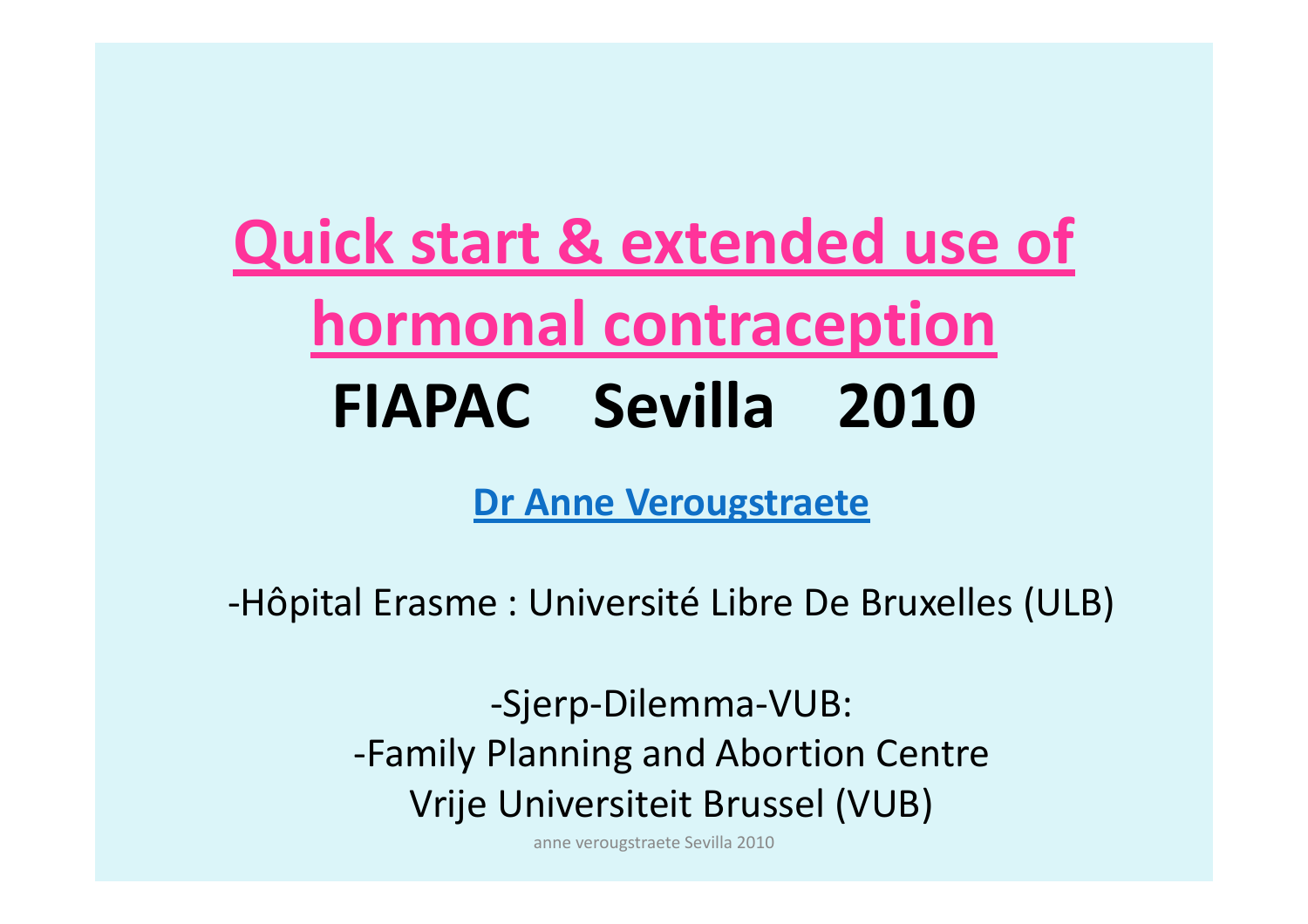# **Why was 21/7 invented ???**

- Mimics natural cycle => acceptable for women « menses » means:
	- –Not pregnant
	- –– Predictable bleeding is practical
	- –— Everything looks normal
- BUT:
	- – With 20µg EE: 30% of women have <sup>a</sup> dominant follicle at the end of Pill Free Period (PFP) => > pregnancy (and <sup>&</sup>gt; spotting) if compliance is not good
	- – With 50µg EE or 24/4 regimen of 20µg EE: no dominant follicle in PFP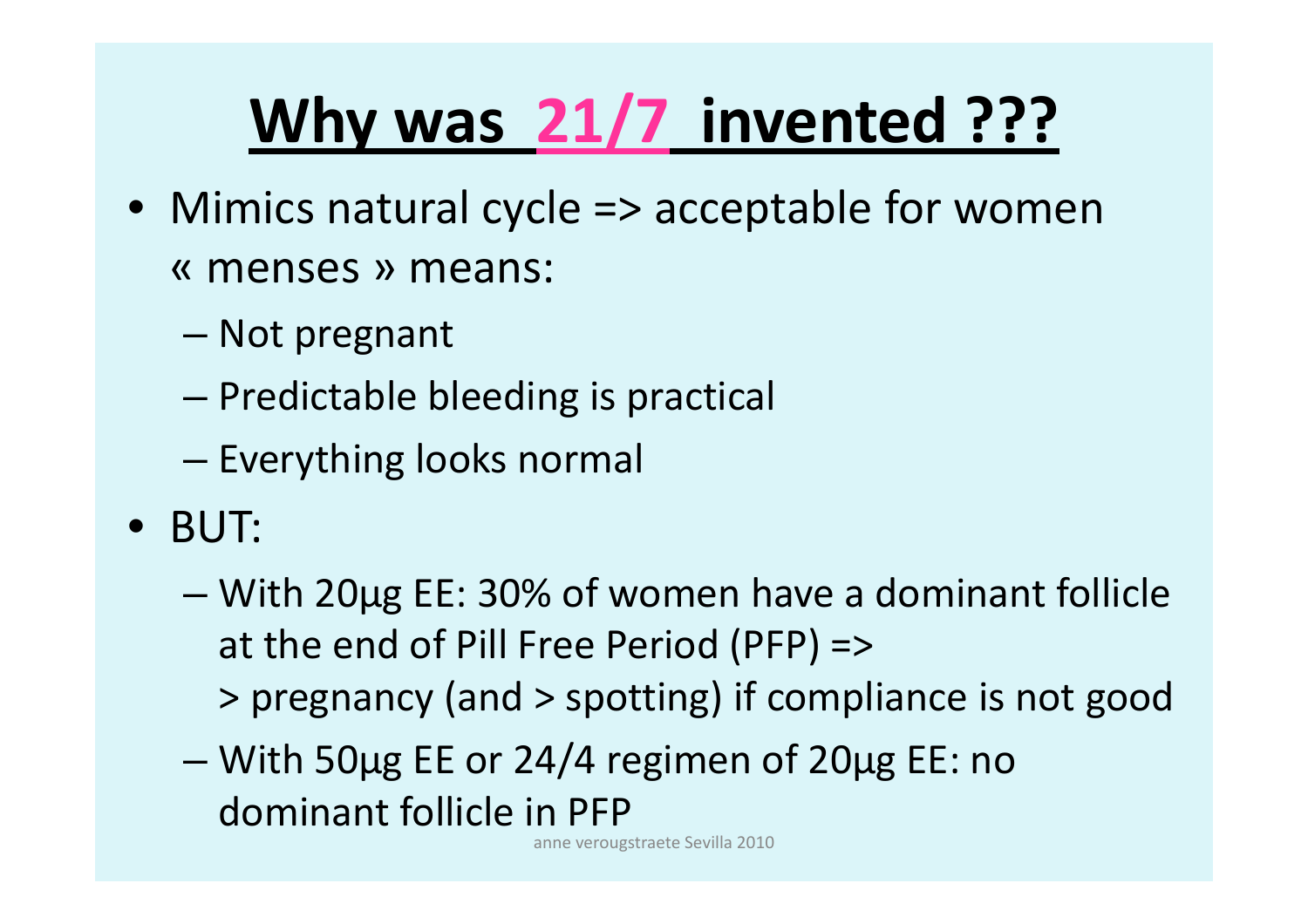## **Pill‐free Interval (PFI) & COC**

- • Do women need <sup>a</sup> monthly pill‐free interval? **NO** : 3 or 4 packets can be taken in <sup>a</sup> row, or continuous use, or **continuous use until bleeding episode** (=> stop 4d:PFI)
- in the following cases PFI can be omitted
	- at the woman's choice
	- –– Headaches, migraine during PFI
	- –Painful or heavy withdrawal bleeds
	- Absent withdrawal bleeds
	- –Endometriosis; Von Willebrand
	- –– Premenstrual syndrome
	- –Suspicion of decreased efficacy for any other reason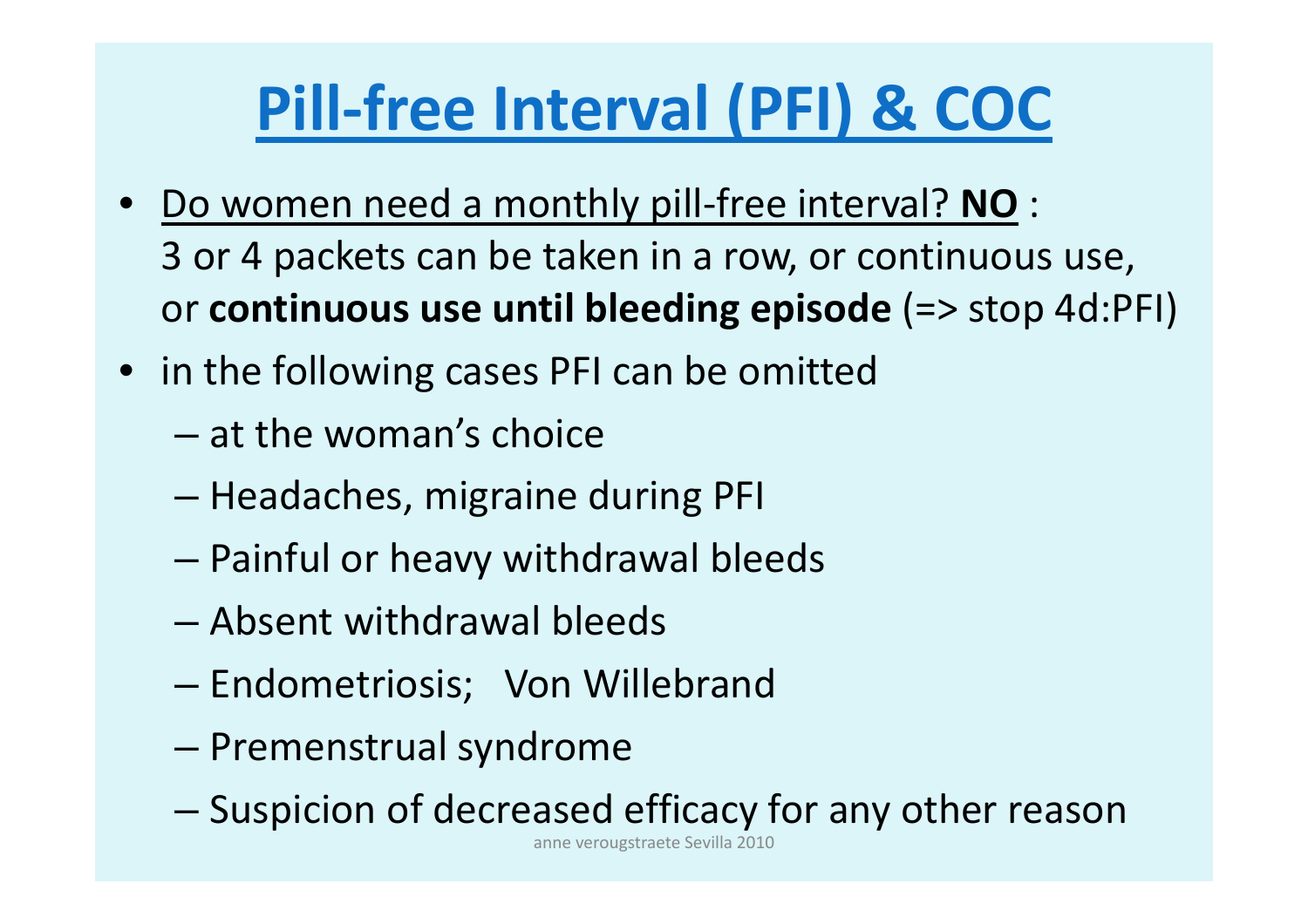#### • Pro: **Pro: Continuous use of COC**

- $\bullet$ Less bleeding in total
- $\bullet$ ● Less « pill-free interval » related side effects (headache, genital irritation, tiredness, bloating, menstrual pain (cochrane 2005))
- $\bullet$ Better contraceptive reliability
- •**Contra**: if pregnancy: may be discovered late!
- Continuous use : More **unscheduled** bleeding
	- $-$  => More dropouts
	- – => **10µg EE** in place of placebo during the 7d (day 85‐ 91) improves the bleeding profile: less scheduled and unscheduled bleeding (Kaunitz Contraception 2009)
	- After 10 to 12 months: 80 to 100% are in amenorrhea anneverougstraete Sevilla 2010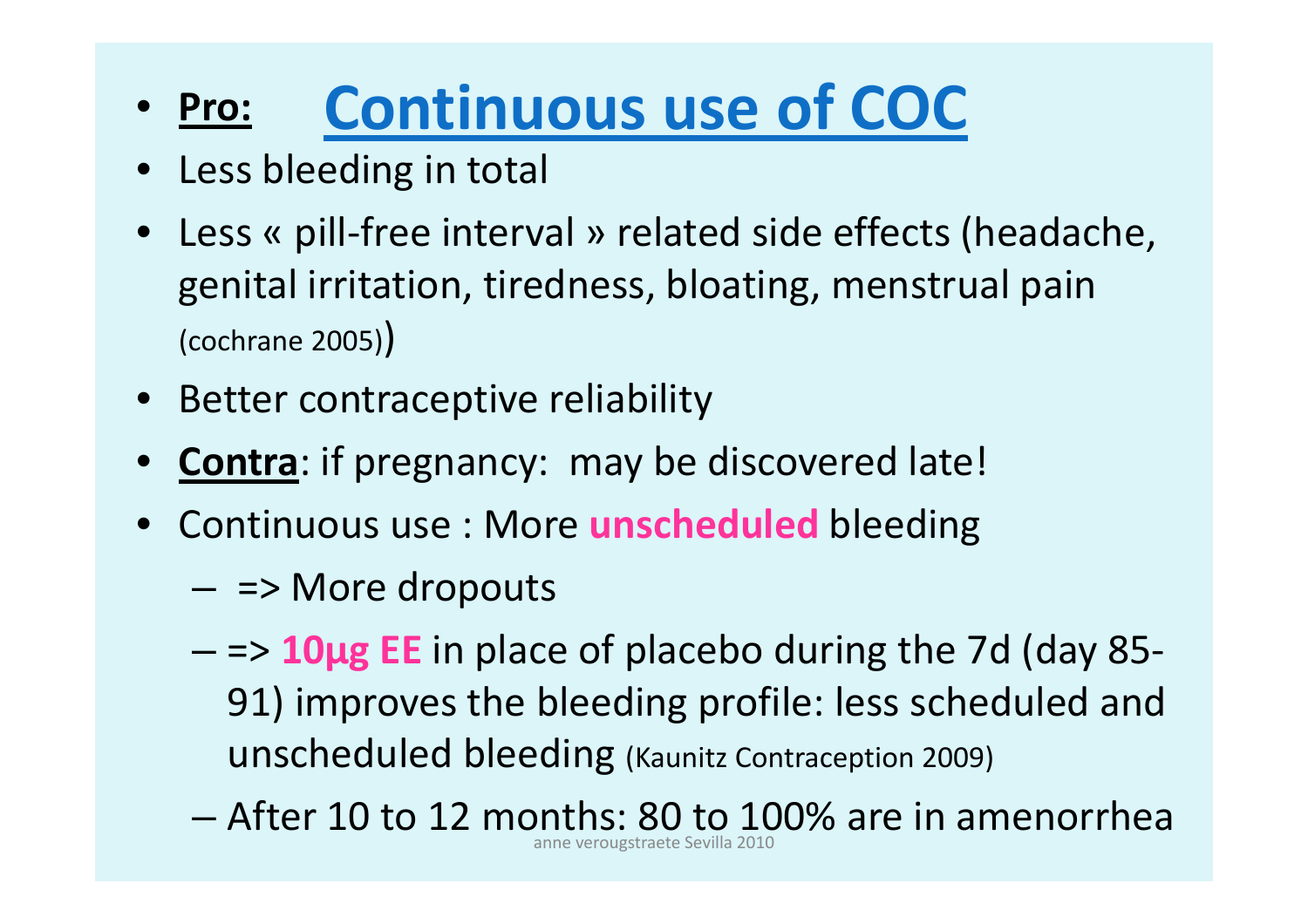#### **Nuvaring: serum concentrations**

#### over time

Timmer and Mulders 2000

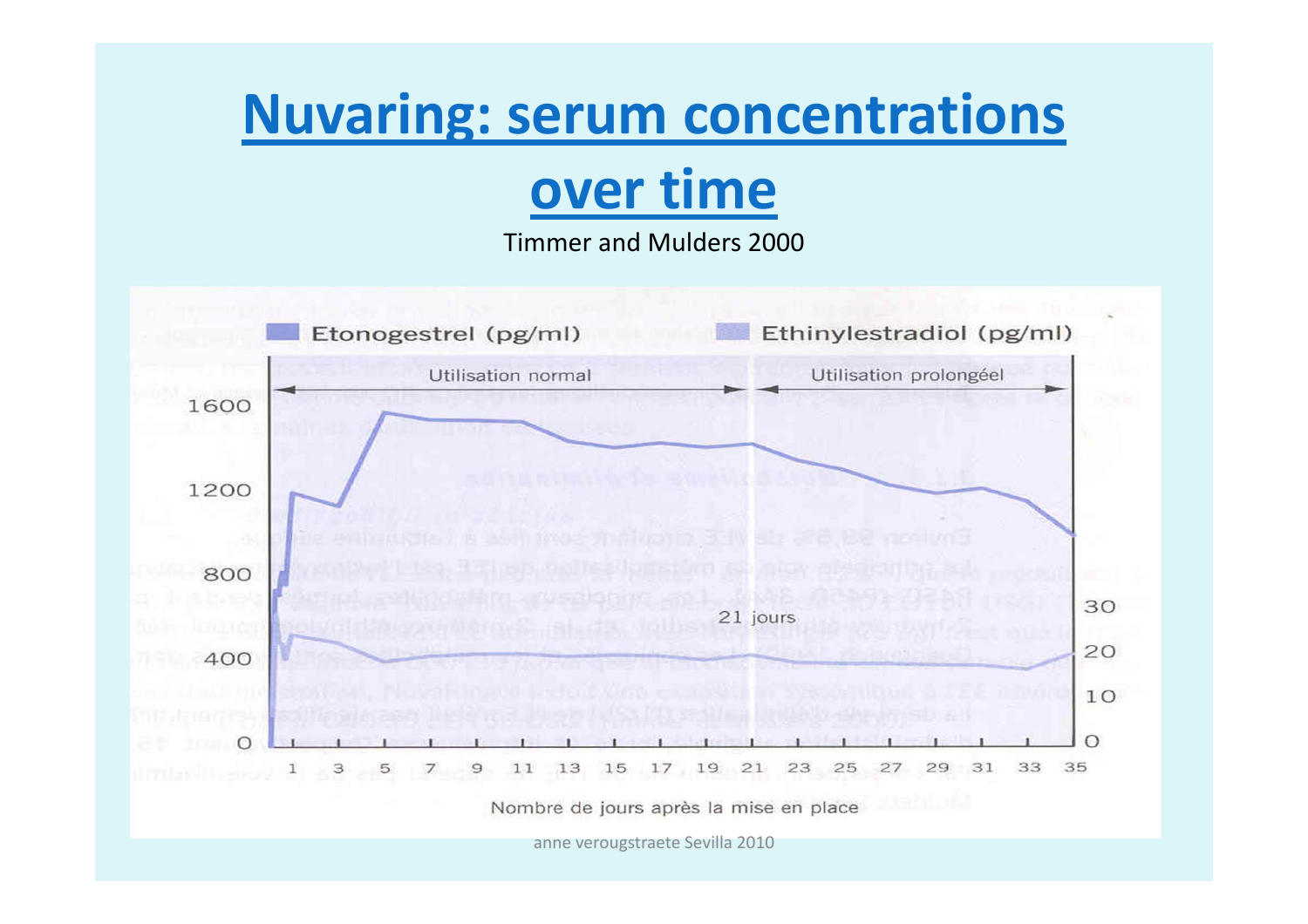#### **Extended use: combined vaginal ring**

**Sulak Obstet Gynecol 2008**

- Best results concerning **spotting**:
- Replace the ring **monthly on the same calendar day** (no ring‐free days)
- If breakthrough bleeding/spotting for 5d => remove the ring for **4 days** ; store it and reinsert that same ring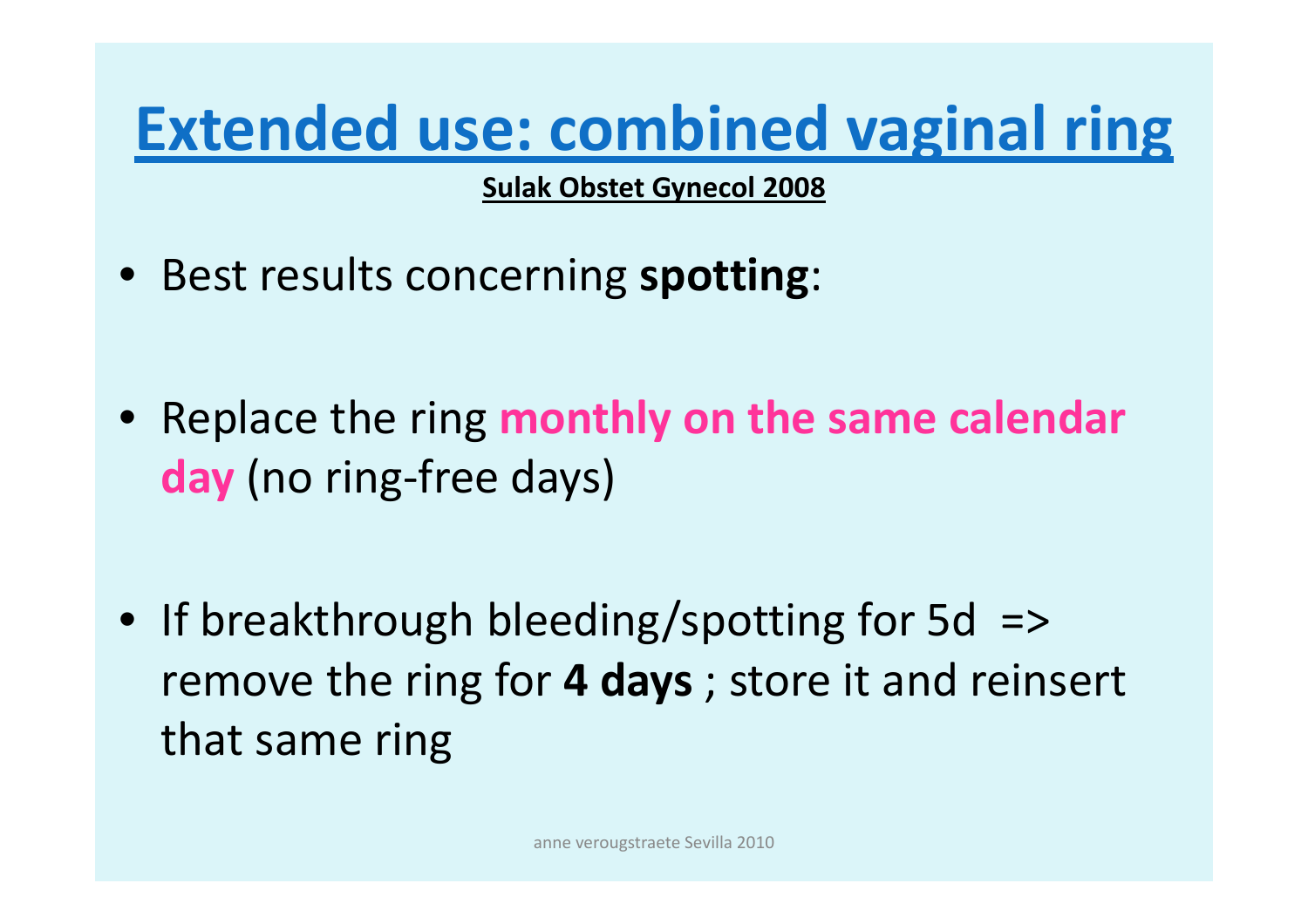#### What do women want?

#### They dont all want the same!

#### **ARHP Greenberg Quinlan Rosner Survey 2005**

prefered frequency of menstruation

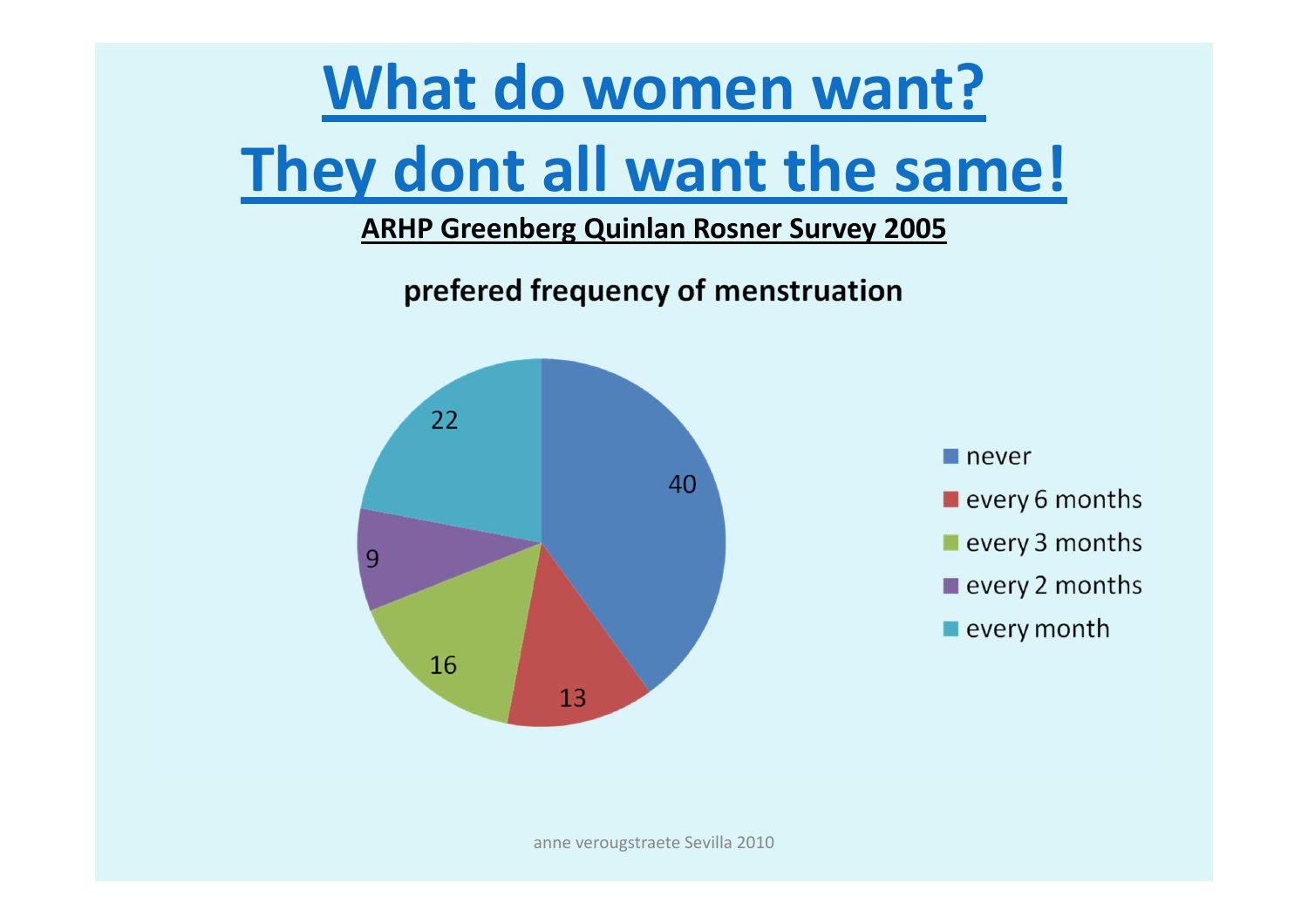# **Attitudes of women about contraception without menses**

- Not all women want to suppress menses!
- In some cultures, in some women:
	- – No menstruation is felt like infertility, menopause, old
	- – $-$  they miss the "monthly purification"
	- – The bad blood will accumulate in your body and will make you ill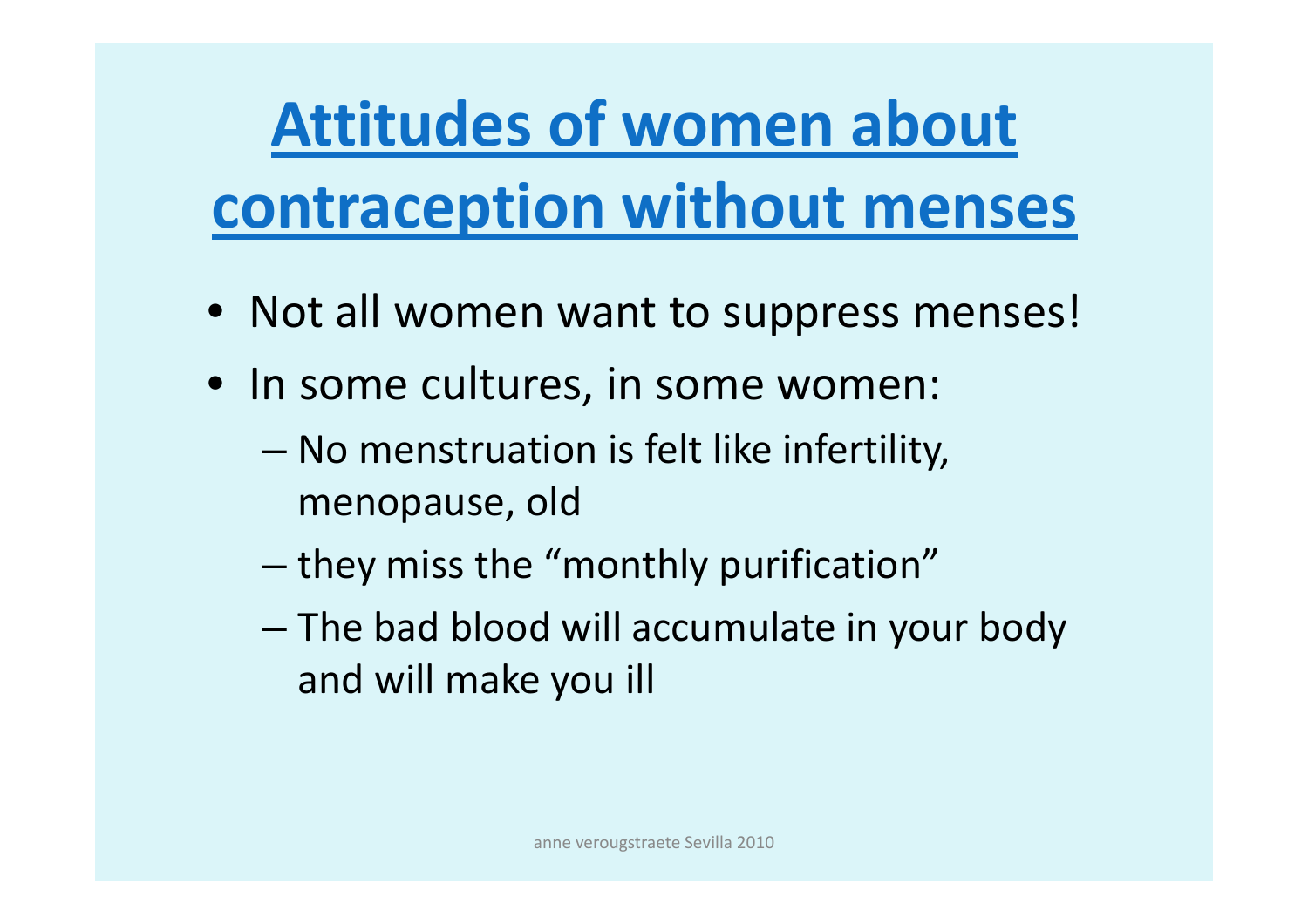# **Wait for menses before starting** contraception?

• A lot of patients get pregnant while waiting!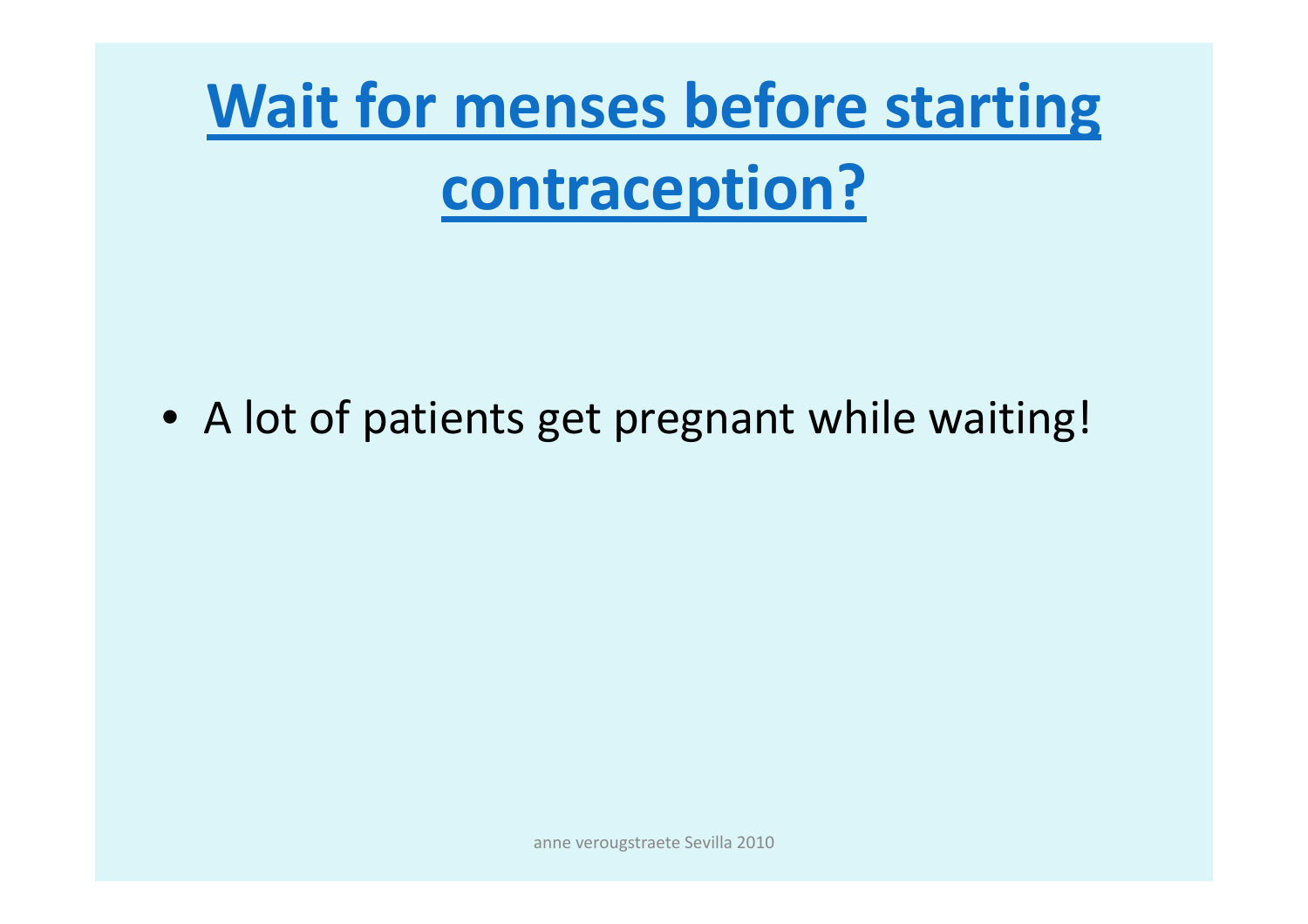## **Wait for menses before fixing IUD ?**

- **Insertion of Copper IUD**
- •Any time within the **first 12 days** after the start of menses
- • Any other time if she is not pregnant (using reliable contraception, or no sex)
- Emergency IUD => see next slide
- $\bullet$ No additional contraception is needed
- •**Insertion of Levonorgestrel IUD**
- • Any time within the **first 7 days** after the start of menses . No additional contraception is needed (WHO)
- Any other time if she is not pregnant (using reliable contraception, or no sex); backup method for the first 7d after insertion.
- **Fear that the insertion could be difficult?** 2 misoprostol pills evening before insertion (or 3‐4 h before insertion) and Ibuprofen
- $\bullet$  **Immediately after surgical abortion** of first trimester (40% will not come back to fix the IUD at follow‐up visit) anneverougstraete Sevilla 2010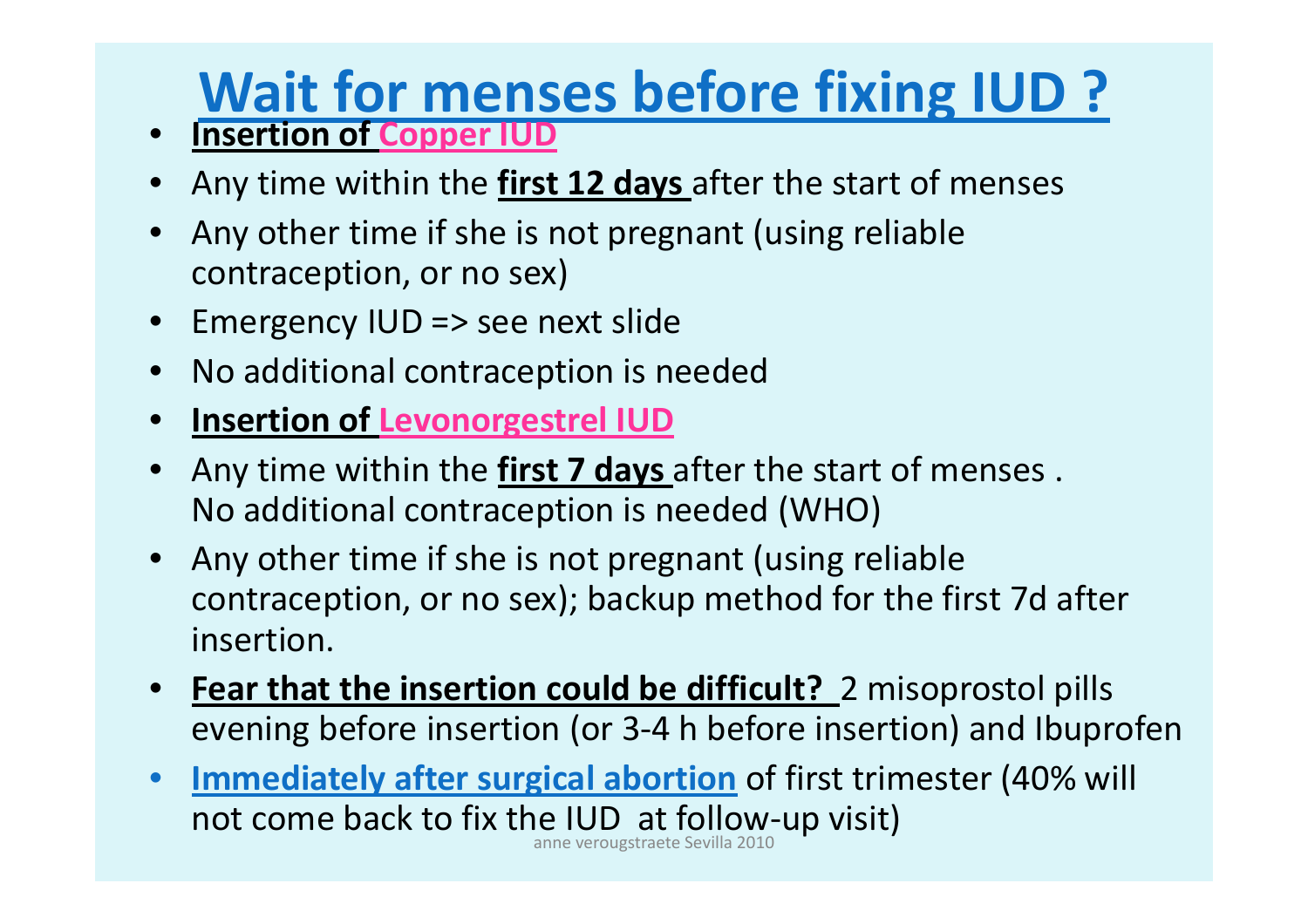#### **Copper – IUD as emergency**

#### **contraception**

- **Most effective: prevents <sup>&</sup>gt; 99% of pregnancies**
	- –Within 5 d of unprotected intercourse
	- –Within the first 12 days after the start of menses
	- Or maximum up to 5 days after estimated ovulation (= day 19 if regular cycle of 28 d)
- Emergency‐IUD should be an **option in real life!**
- Special training
- EC clients are often young, nulliparous: insertion may be painful, difficult
- Risk of STI (new sexual partner, rape) => prophylactic antibiotics? (1g azythromycin or doxycyclin)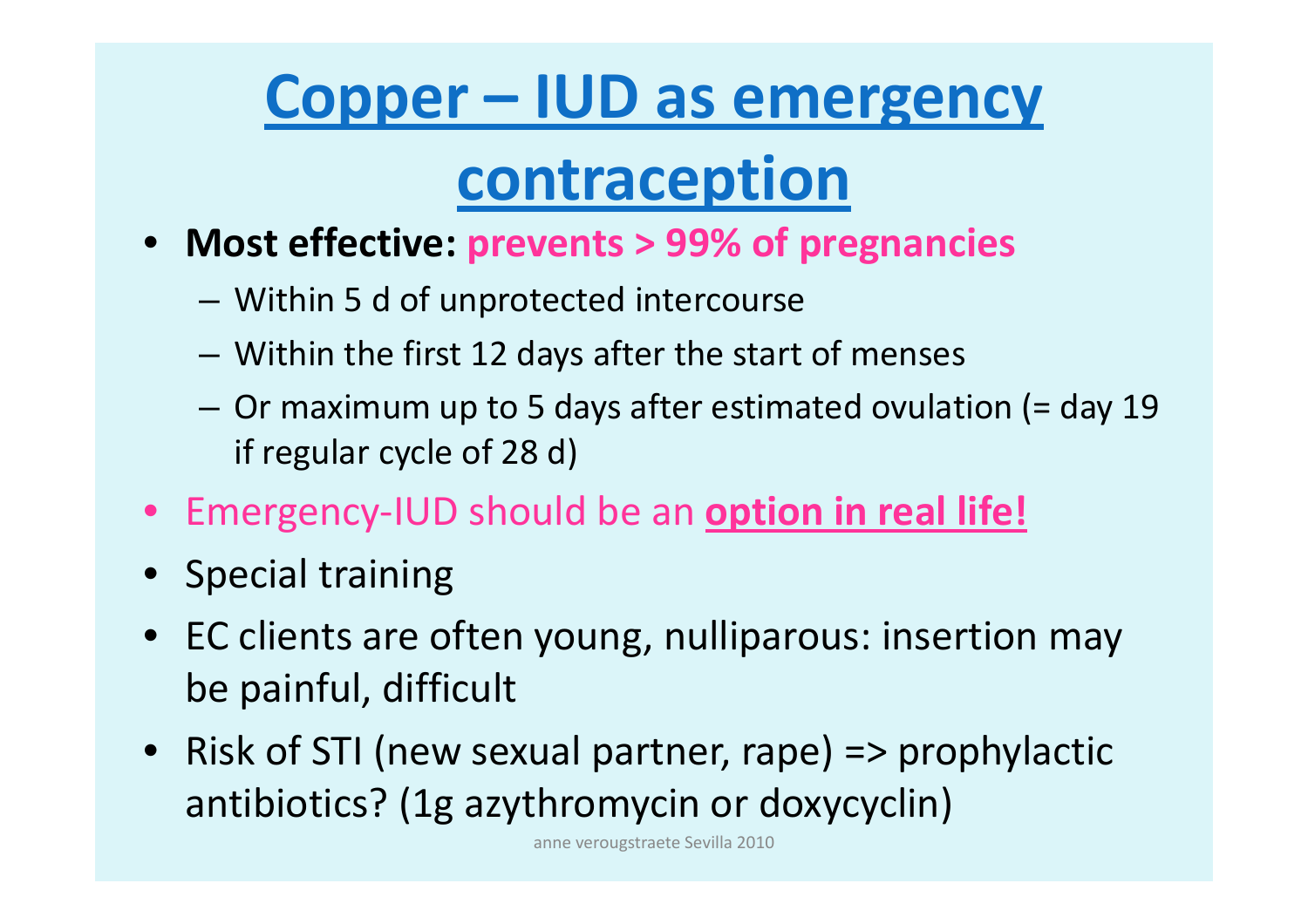#### **Quick start of oral contraception**

- After emergency contraceptive pills
	- Levonorgestrel => back up for 7d
	- Ulipristal => back up for 14 d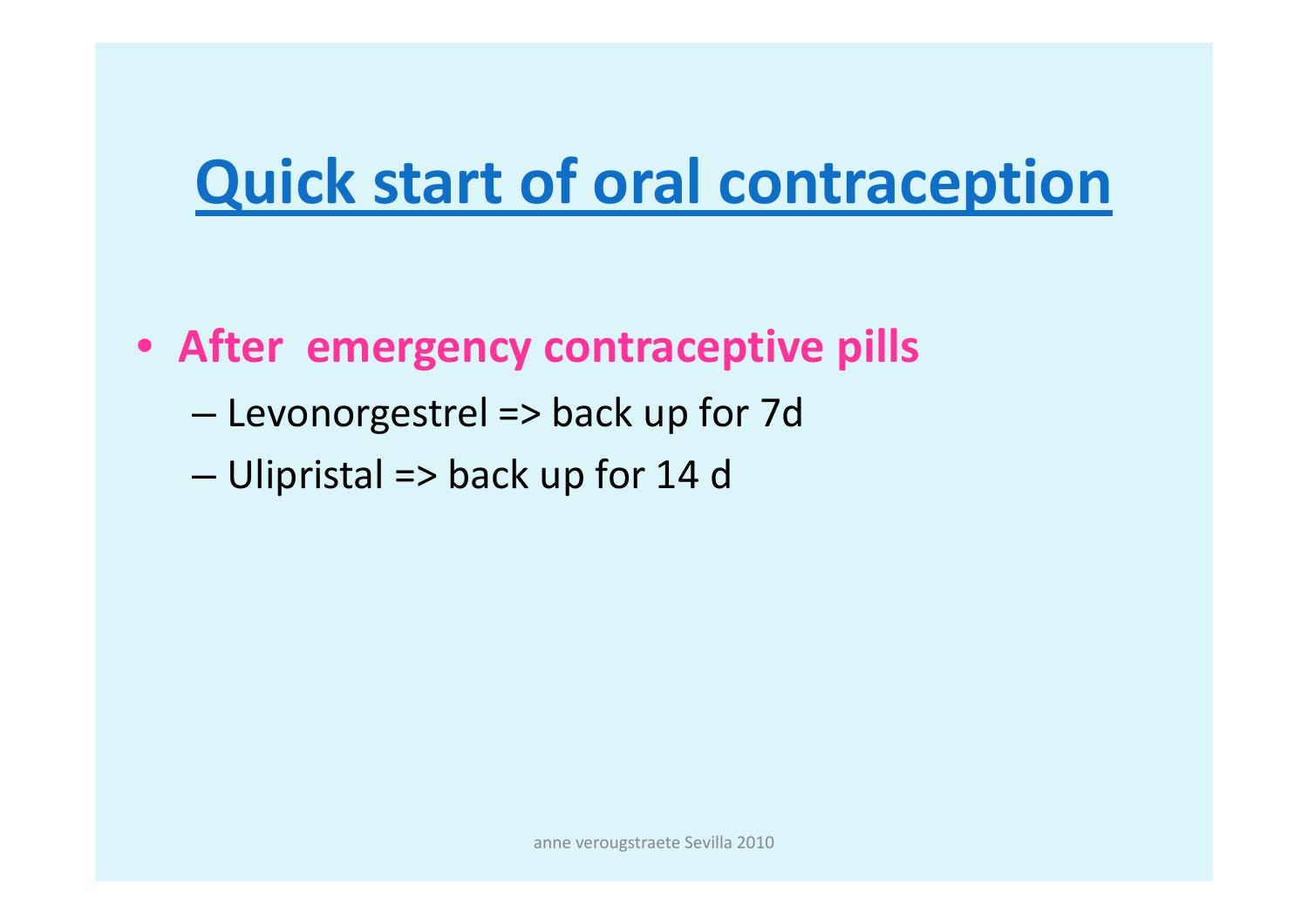### **Quick start of oral contraception**

Westhoff Obstet Gynecol 2007

- 1716 young women <sup>&</sup>lt; 25y randomly assigned to: conventional start versus Quick Start
- Directly observed , immediate initiation of the pill improves short‐term continuation => second pill‐ strip (but not at 3 and 6 months follow‐up!)
- Quick starters were **slightly less likely to become pregnant within 6 months** (HR 0.9, 95% conf intervall 0.64‐ 1.25)
- **81% rated the Quick Start approach as acceptable or preferable to waiting**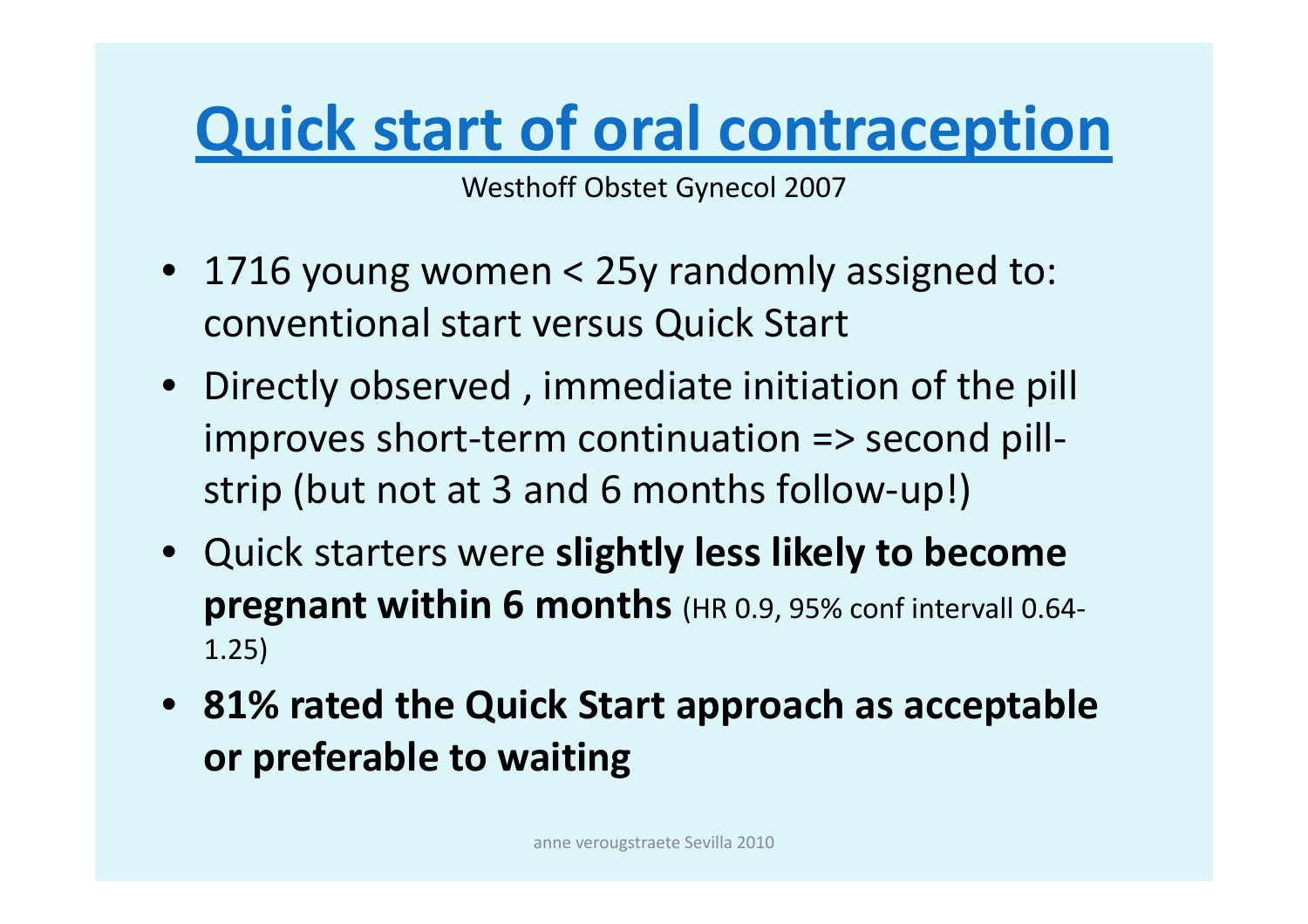## **Quick Start: vaginal ring versus pill**

(Schafer Contraception 2006 randomized trial)

- 201 women willing to be randomized => 87% follow up
- $\bullet$ Start ring or pill immediately with back up 7d
- •• No pregnancies
- Very satisfied with method (p=.003)
	- 61% of ring users
	- 34% of pill users
- Posttrial contraception (p<.001):
	- $-$  Ring users continue ring:  $\,$  79%  $\,$
	- –— Pill users continue pill: 59%
- **Ccl : women starting immediately with the ring were highly satisfied and wanted to continue its use**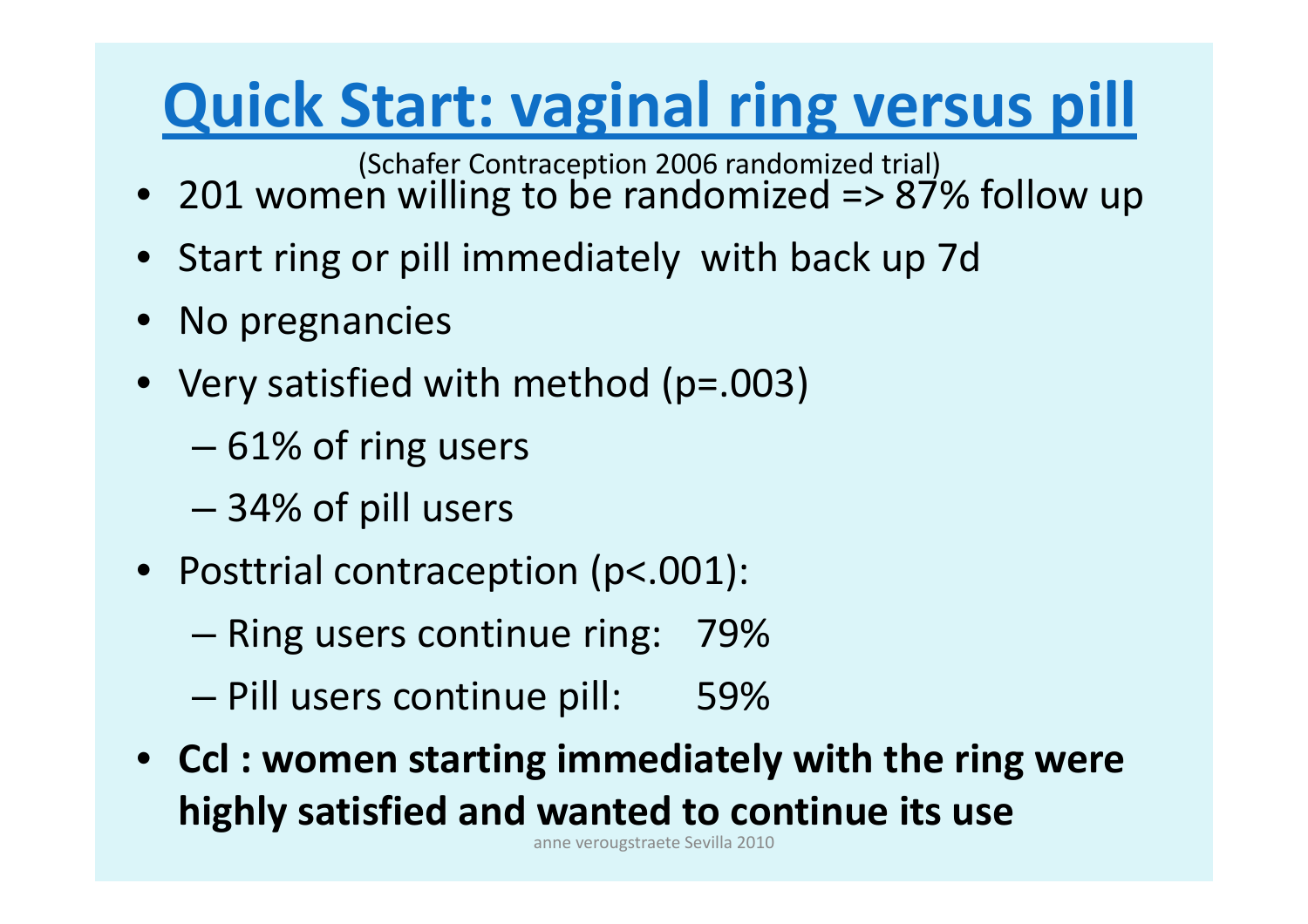#### **Progestogen‐only injectables**

**DMPA 150 mg Petta, Fertil Steril <sup>1998</sup>**

• DMPA injection on <sup>a</sup> given cycle day and **ovulation**

- Day 8  $0/5$  women
- –— Day 9 0/5
- –Day 10 **1/5**
- –Day 11 & 12 **4/10**
- –Day 13 **4/5**
- All ovulations **within 3d after DMPA** injection
	- **DMPA does not work as an EC** to block ovulation!
- Cervical mucus thickens within 7d of injection
- $\bullet\,$  CCL: if injection after day  $7$  => backup for 7 days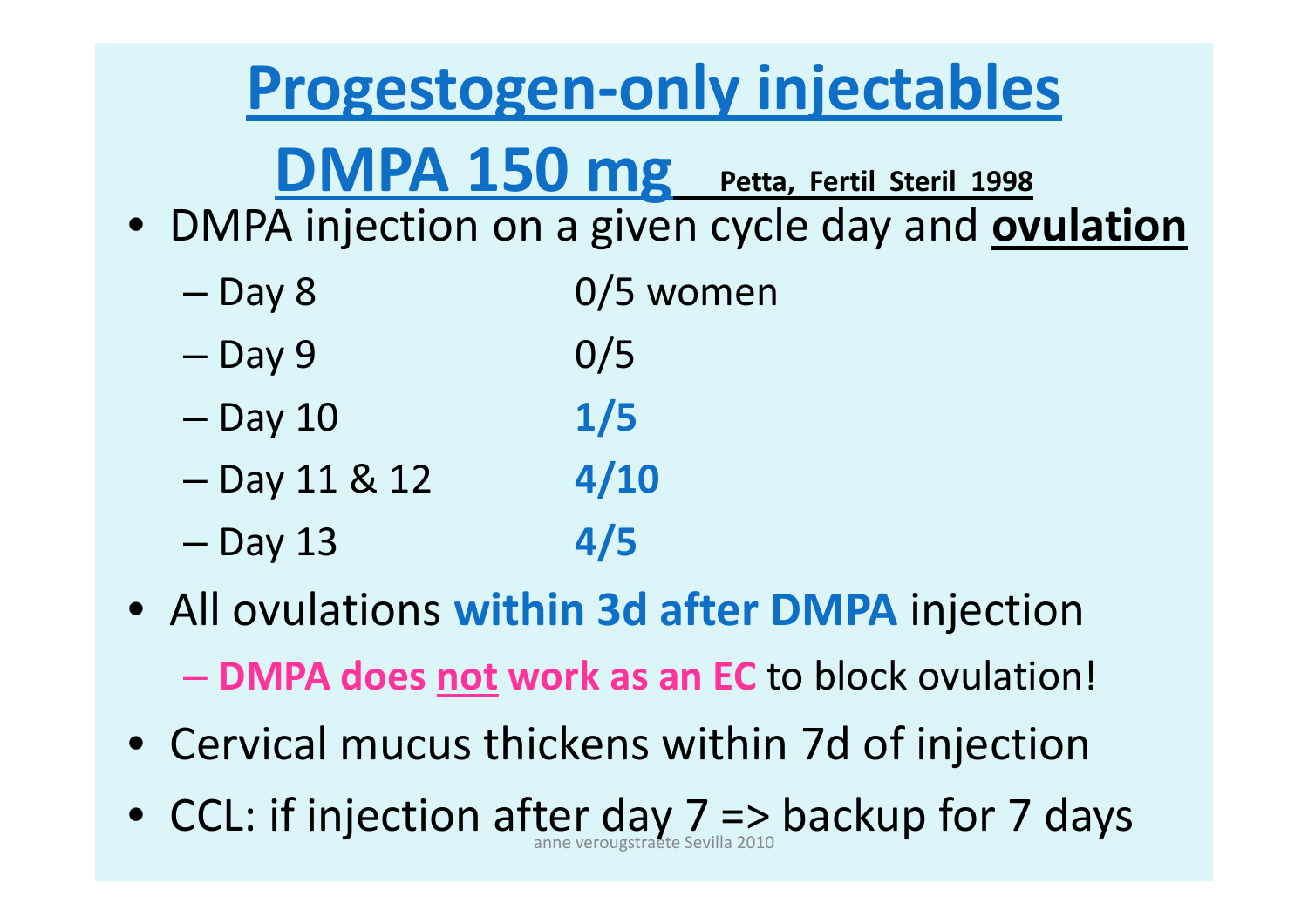#### **Progestogen‐only injectables**

**DMPA 150 mg Sneed Contraception feb <sup>2005</sup>**

- •**Prospective study with Same Day injection**
- $\bullet$ • 3 pregnancies/149 w when injection  $\geq$  day 8 of cycle =2%
	- –They had injection on day 17, 21 and 40 of cycle
	- –They had recieved EC because of unprotected sex
	- –They had negative pregnancy test at time of injection
	- –All 3 became pregnant at the time of the injection
	- One reported unprotected sex in the 7d after injection
- Less than half consistently used condoms during 7d !
- $\bullet$ ● Difficult to achieve follow-up pregnancy tests!!!
	- –Many reminder phone calls were needed!
	- – $-$  => self pregnancy testing!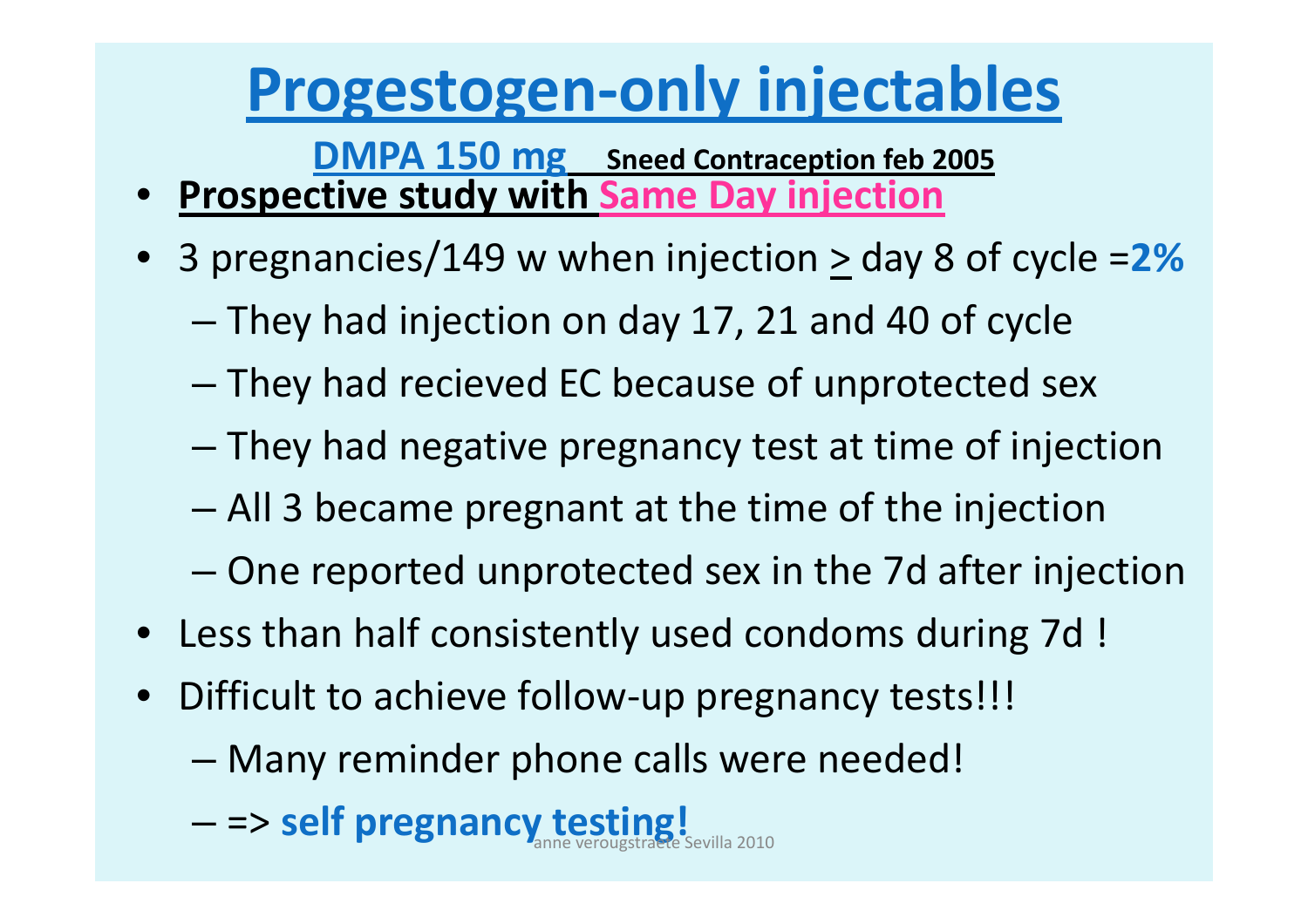# **Progestogen‐only injectables DMPA 150 mg: Same Day**

- **Immediate DMPA after 1st trim abortion => less repeat pregnancies and abortions in next 12 months** (Madden 2009)
- In <sup>a</sup> young population, Same Day Start DMPA was associated with **improved adherence** to DMPA and fewer pregnancies than the « Bridge group » (Rickert 2007) (first another hormonal method and DMPA after 21 d: only 55% had DMPA in the end! almost 4 times more pregnancies in Bridge group !!)
- •
- $\bullet$  **Risk <sup>=</sup> delai in diagnosis of pregnancy** with Same Day inj 50% of pregnancies were diagnosed <sup>&</sup>gt; first trimester (Planned Parenthood) => Less access to abortion and delai in prenatal care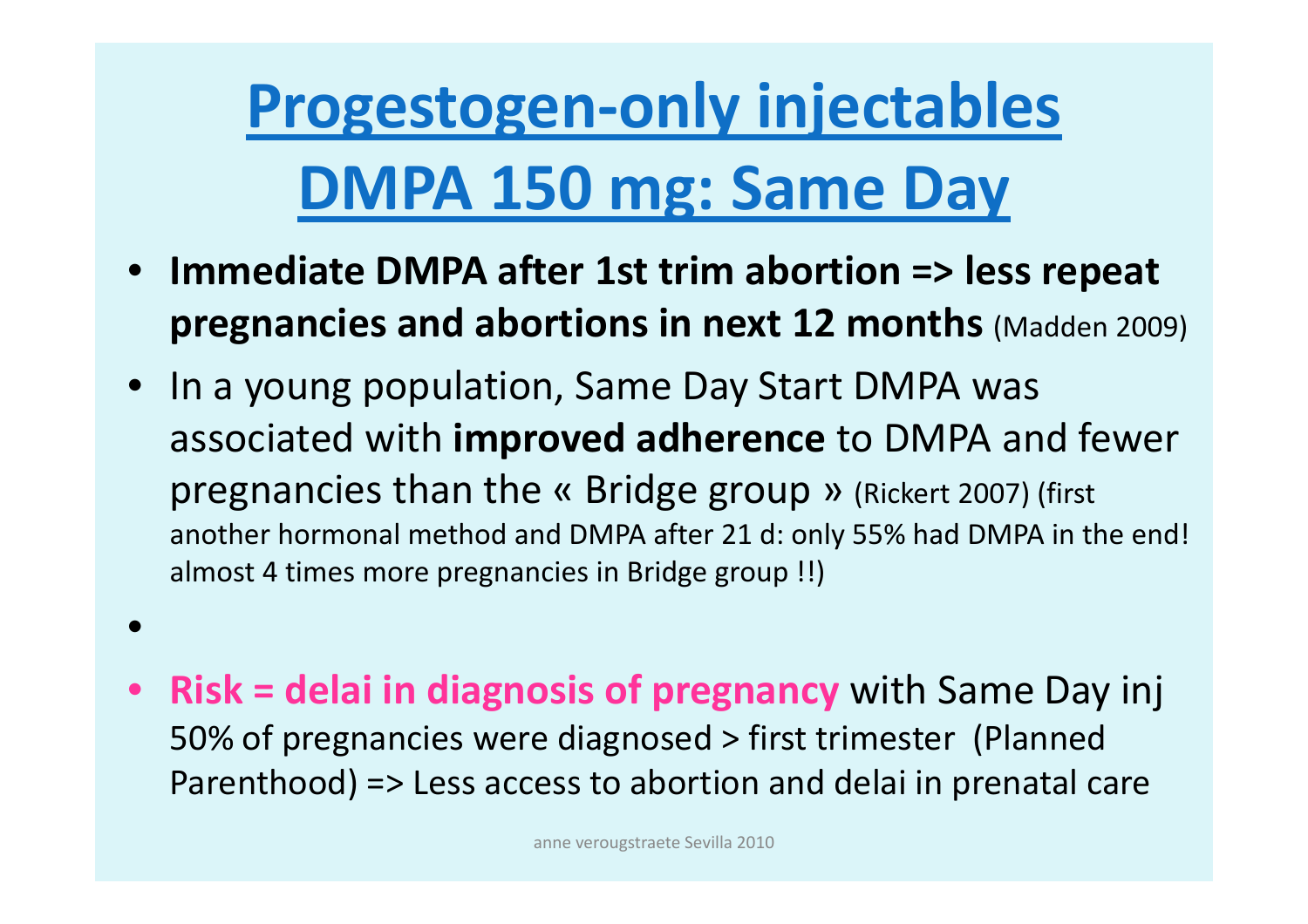## **Same Day injection protocol of DMPA**

**inspired from: Nelson Contraception 2007: 1056 women** (historical cohort study)

- Normal protocol: within 5d of start menses (WHO: 7d)
- •**If more than 5d since start menses**:
- •Emergency contraception needed ?
- Would the woman opt for termination if pregnant?
- •Routine sensitive urine **pregnancy test before injection**
- $\bullet$ Backup for **7 d**
- **Pregnancy test after 3** weeks if any unprotected sex earlier in the cycle
	- 81% of initial injections were Same Day (> 5d)
	- At each reinjection: 14‐27% women came late
	- – Risk of pregnancy: 0.66% per Same Day use (but only 27% of women who were given EC returned for <sup>a</sup> repeat pregnancy test) anneverougstraete Sevilla 2010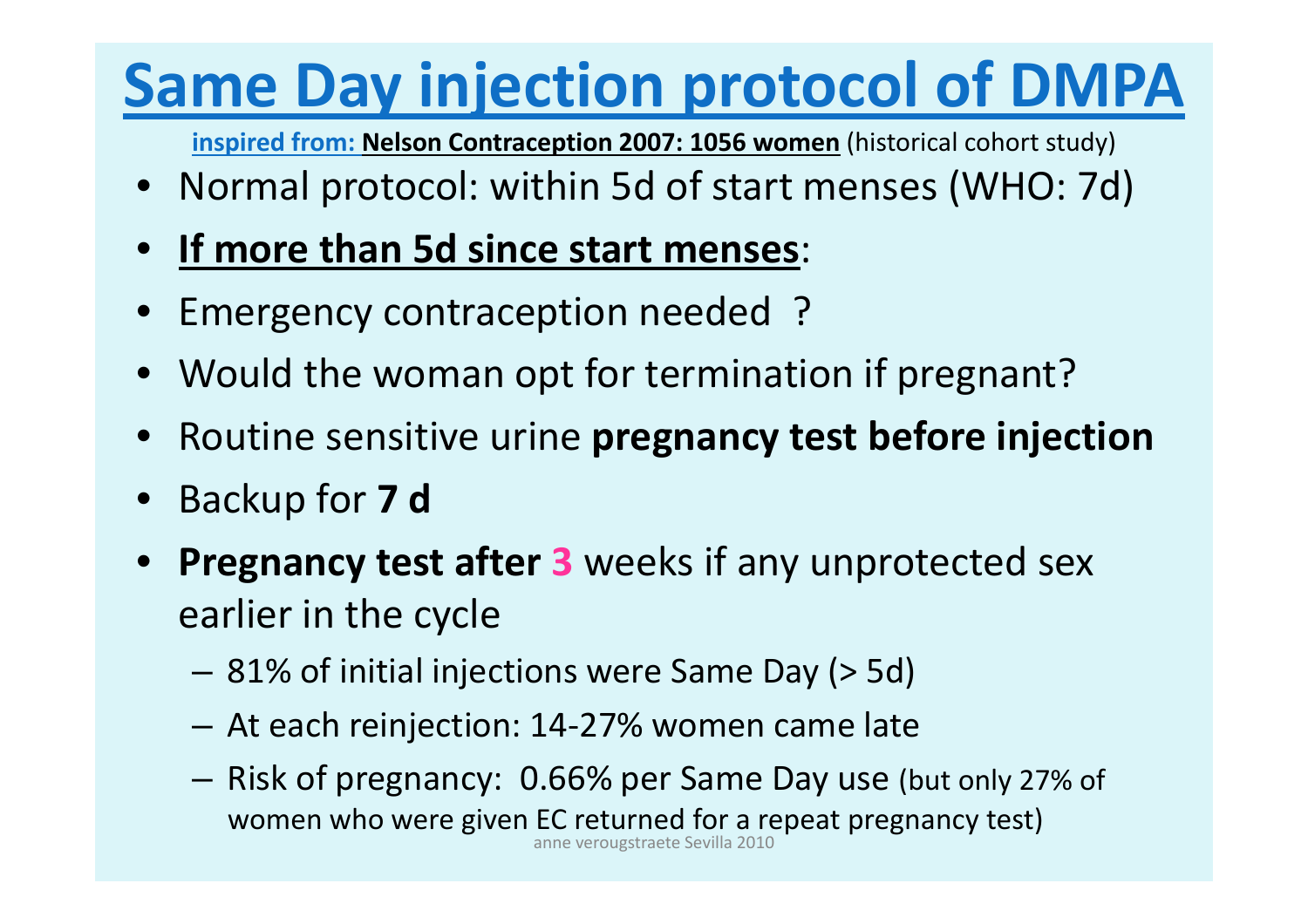#### **Cochrane database 2008**

#### **Immediate start of hormonal contraceptives**

- $\bullet$  **Bleeding patterns and side effects were similar** in trials that compared immediate with conventionnal start
- Immediate start of DMPA showed fewer pregnancies and higher satisfaction than <sup>a</sup> *bridge method* before DMPA
- Immediate start of vaginal ring => less bleeding problems than immediate start of COC
- **Ccl: « we found limited evidence that immediate start of hormonal contraception reduces unintended pregnancies or increases method continuation »**
- Pregnancy rate was lower with immediate start of DMPA versus another method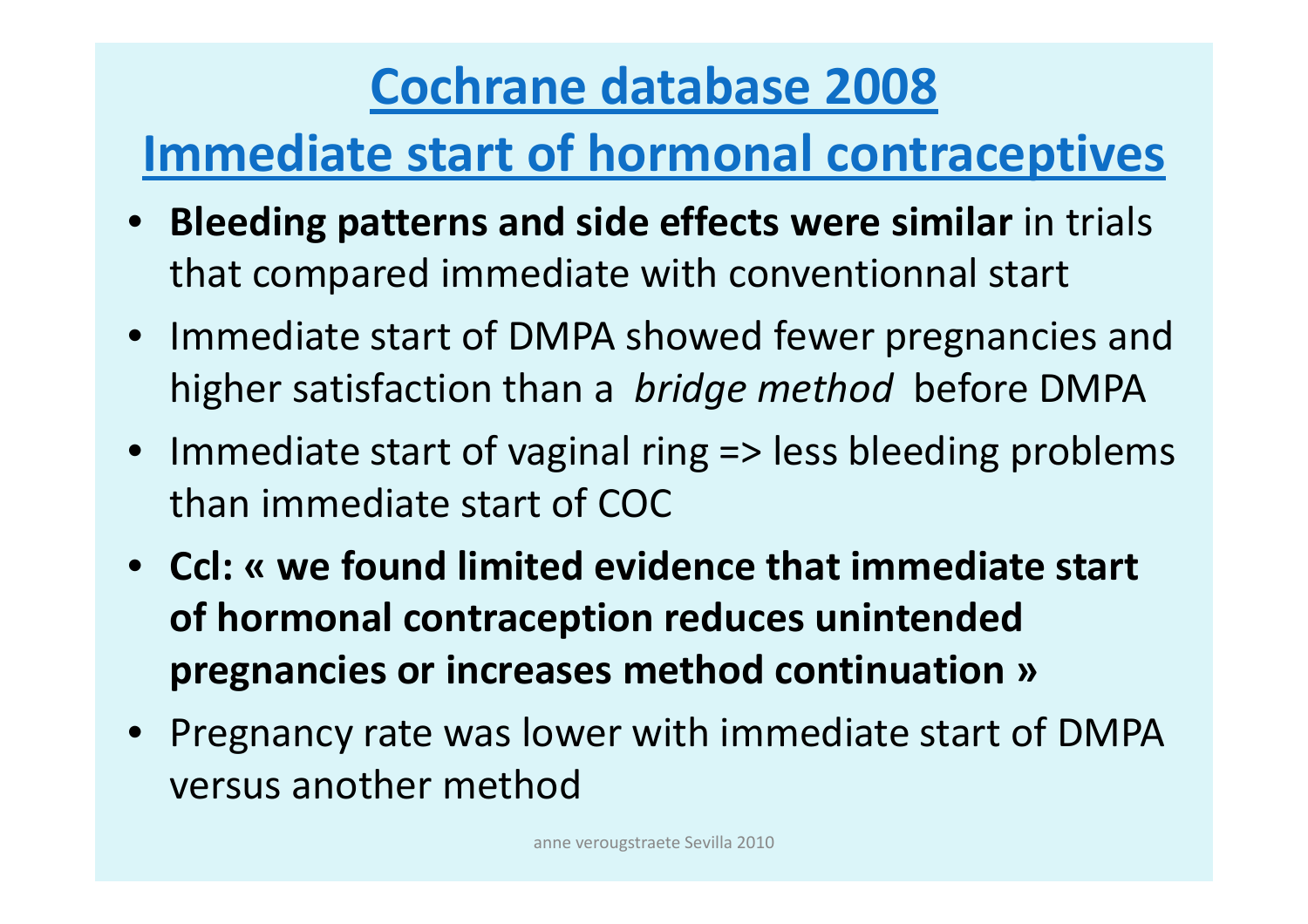## **Quick –Start pill initiation**

Guttmacher: National survey (USA) in 2005 (Landry Contraception 2008)

• Planned Parenthood clinics: 78%• Public health departments: 47% • « other public clinics »: 27% • Obstetrician‐gynaecologists: 38% • Family physicians: 13%